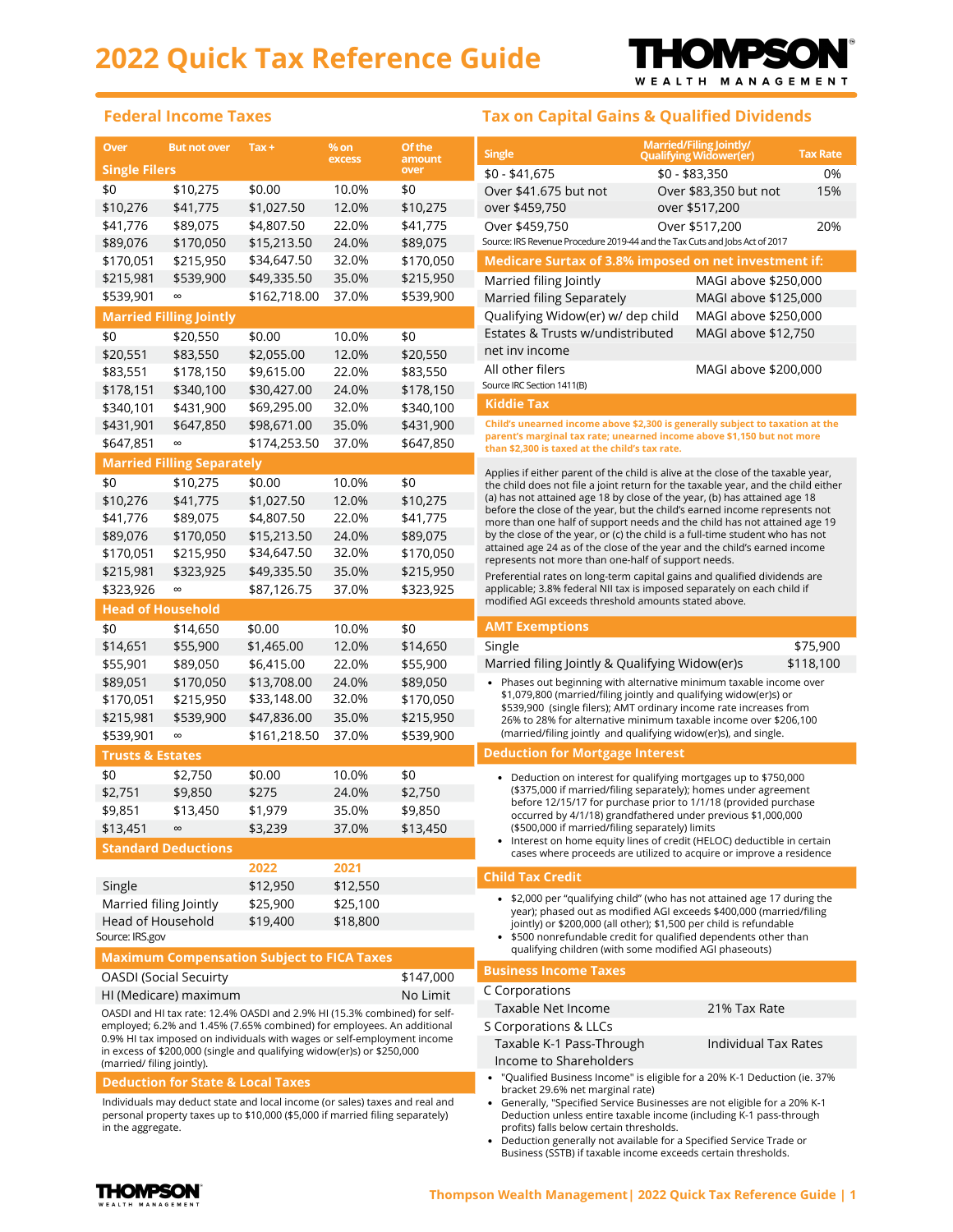# **2022 Quick Tax Reference Guide**



| <b>IRA Annual Contribution Limit</b>                                                                                          |                          |                        |                          |                |
|-------------------------------------------------------------------------------------------------------------------------------|--------------------------|------------------------|--------------------------|----------------|
|                                                                                                                               | 2022                     |                        | 2021                     |                |
| <b>Contribution Limit</b>                                                                                                     | \$6,000                  |                        | \$6,000                  |                |
| 50+ Catch-up                                                                                                                  | \$1,000                  |                        | \$1,000                  |                |
| <b>Traditional IRA Deductibility Phase-Out Based on MAGI</b>                                                                  |                          |                        |                          |                |
| Participants in Employers Plans                                                                                               | 2022                     |                        | 2021                     |                |
| Married filing jointly or<br>qualifying widow(er)                                                                             | \$109,000 -<br>\$129,000 |                        | \$105,000 -<br>\$125,000 |                |
| Married filing separately                                                                                                     | $$0 - $10,000$           |                        |                          | $$0 - $10,000$ |
| Single or Head of<br>Household                                                                                                | \$68,000 -<br>\$78,000   | \$66,000 -<br>\$76,000 |                          |                |
| Nonparticipant married to participant                                                                                         |                          |                        |                          |                |
| Married Filling Jointly                                                                                                       | \$204,000 -<br>\$214,000 |                        | \$198,000 -<br>\$208,000 |                |
| Married filing separately                                                                                                     | $$0 - $10,000$           |                        |                          | \$0 - \$10,000 |
| Roth IRA Phase-Out Based on MAGI                                                                                              |                          |                        |                          |                |
|                                                                                                                               | 2022                     |                        | 2021                     |                |
| Married filing jointly or<br>qualifying widow(er)                                                                             | \$204,000 -<br>\$214,000 |                        | \$198,000 -<br>\$208,000 |                |
| Married filing separately<br>and lived with your spouse                                                                       | \$0 -<br>\$10,000        |                        | \$0 -<br>\$10,000        |                |
| Single or Head of<br>Household, or Married<br>Filing Separately and lived<br>apart from your spouse<br>Source: IRS.gov        | \$129,000 -<br>\$144,000 |                        | \$125,000 -<br>\$140,000 |                |
| <b>SEP IRA &amp; Simple IRA Contribution Limits</b>                                                                           |                          |                        |                          |                |
|                                                                                                                               |                          |                        |                          |                |
|                                                                                                                               |                          | 2022                   |                          | 2021           |
| Maximum annual additions to a SEP IRA                                                                                         |                          | \$61,000               |                          | \$58,000       |
| Maximum compensation considered<br>for a SEP IRA                                                                              |                          | \$305,000              |                          | \$290,000      |
| SIMPLE IRA salary deferral amount                                                                                             |                          | \$14,000               |                          | \$13,500       |
| 50+ Catch-up<br>Source: IRS.gov                                                                                               |                          | \$3,000                |                          | \$3,000        |
| <b>Qualified Plans</b>                                                                                                        |                          |                        |                          |                |
|                                                                                                                               |                          | 2022                   |                          | 2021           |
| 401(k), 403(b), 457(b) salary deferral <sup>1</sup>                                                                           |                          | \$20,500               |                          | \$19,500       |
| 50+ Catch-up                                                                                                                  |                          | \$6,500                |                          | \$6,500        |
| SIMPLE IRA salary deferral amount                                                                                             |                          | \$14,000               |                          | \$13,500       |
| SIMPLE Salary deferral 50+ Catch-up                                                                                           |                          | \$3,000                |                          | \$3,000        |
| Maximum annual additions in a<br>defined contribution plan                                                                    |                          | \$61,000               |                          | \$58,000       |
| Maximum Annual benefit in defined<br>benefit plan                                                                             |                          | \$245,000              |                          | \$235,000      |
| Maximum compensation considered                                                                                               |                          | \$305,000              |                          | \$290,000      |
| Highly compensated employee                                                                                                   |                          | \$135,000              |                          | \$130,000      |
| Key employee - Officer<br><sup>1</sup> Special catch-up rules applies to certain 403(b) contributors with 15 or more years of |                          | \$200,000              |                          | \$185,000      |

Source: IRS News Release IR-2015-118

| <b>Modified AGI Phase-outs - American Opportunity Tax Credit</b> |                       |
|------------------------------------------------------------------|-----------------------|
| Married / Filing Jointly                                         | \$160,001 - \$179,999 |
| <b>Others</b>                                                    | \$80,001 - \$89,999   |
| <b>Modified AGI Phase-outs - Lifetime Learning Credit</b>        |                       |
| Married / Filing Jointly                                         | \$160,001 - \$179,999 |
| <b>Others</b>                                                    | \$80,001 - \$89,999   |
| Source: IRS.gov                                                  |                       |

#### **Healthcare**

I

| <b>Deduction for Long-Term Care Insurance Premiums</b> |                                |                     |                        |             |  |  |  |  |
|--------------------------------------------------------|--------------------------------|---------------------|------------------------|-------------|--|--|--|--|
| Age 40 or Less                                         | Age $> 40$ , $\leq 50$         | Age $> 50, \leq 60$ | Age $> 60$ , $\leq 70$ | Age over 70 |  |  |  |  |
| \$450                                                  | \$850                          | \$1,690             | \$4,510                | \$5,640     |  |  |  |  |
| <b>Health Savings Accounts</b>                         |                                |                     |                        |             |  |  |  |  |
| <b>Contribution Limits</b>                             |                                | 2022<br>2021        |                        |             |  |  |  |  |
| Single                                                 |                                | \$3,650             | \$3,600                |             |  |  |  |  |
| Family                                                 |                                | \$7,300             | \$7,200                |             |  |  |  |  |
| Age 55+ Catch-up                                       |                                | \$1,000             | \$1,000                |             |  |  |  |  |
| <b>High Deductible Health Plans</b>                    |                                |                     |                        |             |  |  |  |  |
|                                                        | Minimum Deductible - Single    | \$1,400             | \$1,400                |             |  |  |  |  |
|                                                        | Minimum Deductible - Family    |                     | \$2,800                | \$2,800     |  |  |  |  |
|                                                        | Maximum Out of Pocket - Single |                     | \$7,050                | \$7,000     |  |  |  |  |
|                                                        | Maximum Out of Pocket - Family |                     | \$14,100               | \$14,000    |  |  |  |  |
|                                                        |                                |                     |                        |             |  |  |  |  |

Source: healthsavings.com/irs-2022

### **Uniform Lifetime Table**

| Age | <b>Divisor</b><br><b>Balance</b> | % Account | Age | <b>Divisor</b><br><b>Balance</b> | % Account |
|-----|----------------------------------|-----------|-----|----------------------------------|-----------|
| 70  | 29.1                             | 3.44      | 86  | 15.2                             | 6.58      |
| 71  | 28.2                             | 3.55      | 87  | 14.4                             | 6.95      |
| 72  | 27.4                             | 3.65      | 88  | 13.7                             | 7.30      |
| 73  | 26.5                             | 3.78      | 89  | 12.9                             | 7.76      |
| 74  | 25.5                             | 3.93      | 90  | 12.2                             | 8.20      |
| 75  | 24.6                             | 4.07      | 91  | 11.5                             | 8.70      |
| 76  | 23.7                             | 4.22      | 92  | 10.8                             | 9.26      |
| 77  | 22.9                             | 4.38      | 93  | 10.1                             | 9.91      |
| 78  | 22.0                             | 4.55      | 94  | 9.5                              | 10.53     |
| 79  | 21.1                             | 4.74      | 95  | 8.9                              | 11.24     |
| 80  | 20.2                             | 4.96      | 96  | 8.4                              | 11.91     |
| 81  | 19.4                             | 5.16      | 97  | 7.8                              | 12.83     |
| 82  | 18.5                             | 5.41      | 98  | 7.3                              | 13.70     |
| 83  | 17.7                             | 5.65      | 99  | 6.8                              | 14.71     |
| 84  | 16.8                             | 5.96      | 100 | 6.4                              | 15.63     |
| 85  | 16.0                             | 6.25      | 101 | 6.0                              | 16.67     |

### **IRA Beneficiary Options**



\* RBD defined as "Required Beginning Date" (April 1 following the year a Traditional IRA or SIMPLE IRA holder reached age 72). Change in required beginning date (RBD) for required minimum<br>distributions (RMDs) made pursuant to the terms of the SECURE Act, effective 1/1/2020.

\*\* Method only available if the non-spouse beneficiary is the minor child of the deceased IRA owner (until the child's age of majority), disabled, chronically ill or not more than 10 years younger than the deceased IRA owner.